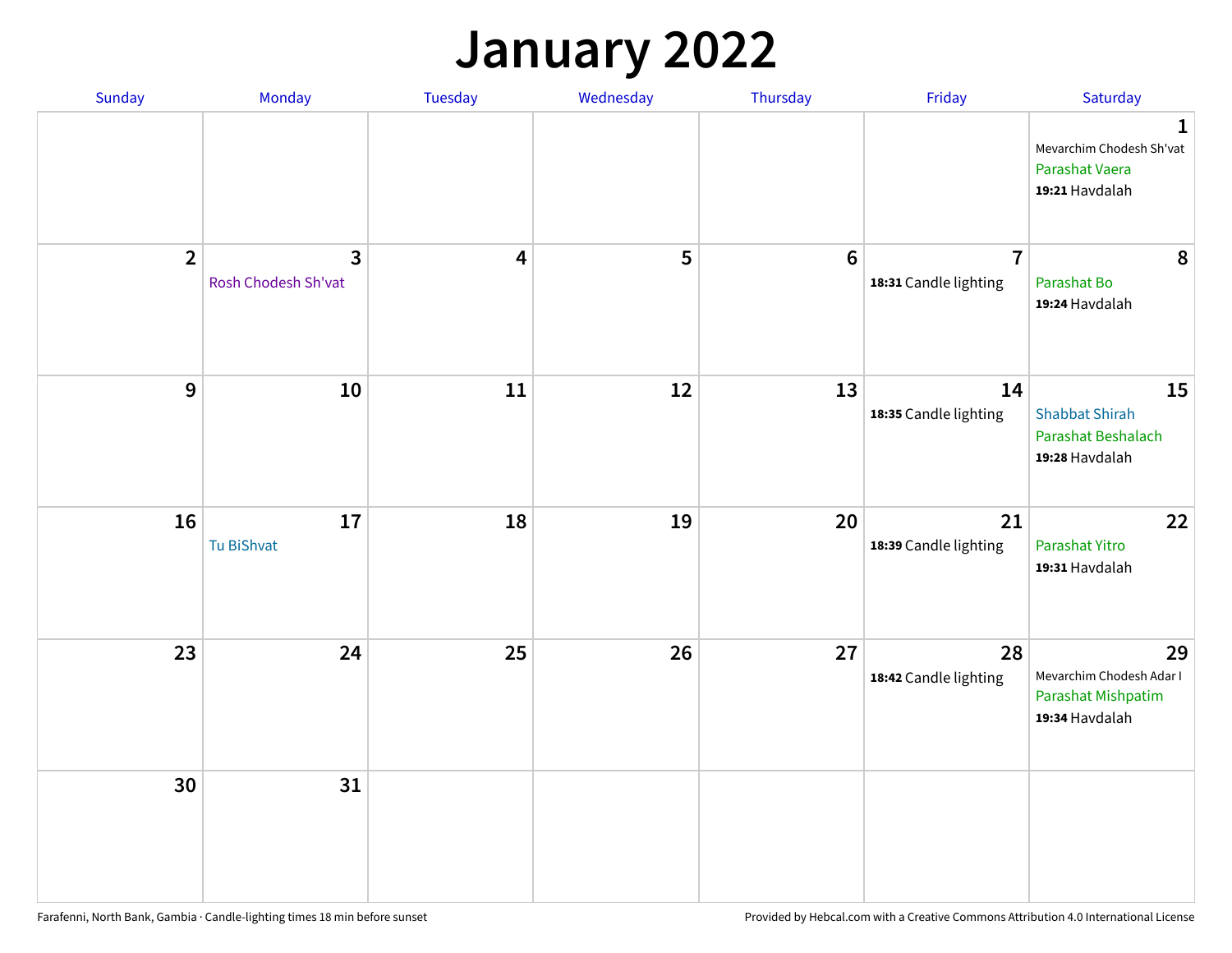# **February 2022**

| Sunday | Monday         | <b>Tuesday</b>                      | Wednesday                             | Thursday | Friday                                           | Saturday                                                                                          |
|--------|----------------|-------------------------------------|---------------------------------------|----------|--------------------------------------------------|---------------------------------------------------------------------------------------------------|
|        |                | $\mathbf{1}$<br>Rosh Chodesh Adar I | $\overline{2}$<br>Rosh Chodesh Adar I | 3        | $\overline{\mathbf{4}}$<br>18:45 Candle lighting | 5<br>Parashat Terumah<br>19:37 Havdalah                                                           |
| $6\,$  | $\overline{7}$ | 8                                   | 9                                     | 10       | 11<br>18:48 Candle lighting                      | 12<br>Parashat Tetzaveh<br>19:39 Havdalah                                                         |
| 13     | 14             | 15<br><b>Purim Katan</b>            | 16                                    | 17       | 18<br>18:50 Candle lighting                      | 19<br>Parashat Ki Tisa<br>19:41 Havdalah                                                          |
| 20     | 21             | 22                                  | 23                                    | 24       | 25<br>18:52 Candle lighting                      | 26<br><b>Shabbat Shekalim</b><br>Mevarchim Chodesh Adar II<br>Parashat Vayakhel<br>19:42 Havdalah |
| 27     | 28             |                                     |                                       |          |                                                  |                                                                                                   |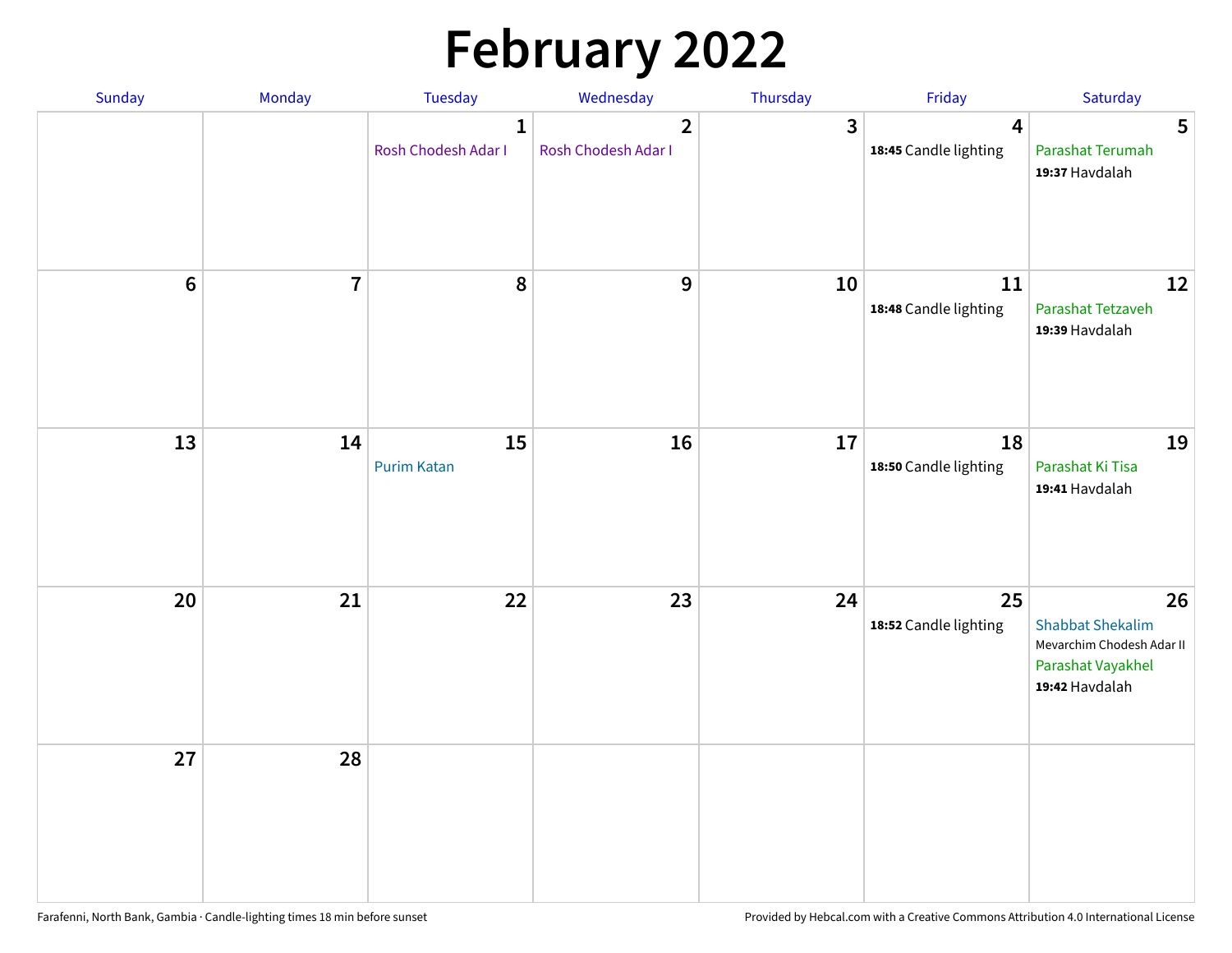## **March 2022**

| Sunday         | Monday         | Tuesday      | Wednesday                                                                                | Thursday                  | Friday                                              | Saturday                                                                                   |
|----------------|----------------|--------------|------------------------------------------------------------------------------------------|---------------------------|-----------------------------------------------------|--------------------------------------------------------------------------------------------|
|                |                | $\mathbf{1}$ | $\overline{2}$                                                                           | 3<br>Rosh Chodesh Adar II | 4<br>Rosh Chodesh Adar II<br>18:53 Candle lighting  | 5<br>Parashat Pekudei<br>19:43 Havdalah                                                    |
| $6\phantom{1}$ | $\overline{7}$ | 8            | $9$                                                                                      | 10                        | 11<br>18:54 Candle lighting                         | 12<br><b>Shabbat Zachor</b><br>Parashat Vayikra<br>19:44 Havdalah                          |
| 13             | 14             | 15           | 16<br>06:06 Fast begins<br><b>Ta'anit Esther</b><br>19:39 Fast ends<br><b>Erev Purim</b> | 17<br>Purim               | 18<br><b>Shushan Purim</b><br>18:55 Candle lighting | 19<br>Parashat Tzav<br>19:45 Havdalah                                                      |
| 20             | 21             | 22           | 23                                                                                       | 24                        | 25<br>18:55 Candle lighting                         | 26<br><b>Shabbat Parah</b><br>Mevarchim Chodesh Nisan<br>Parashat Shmini<br>19:45 Havdalah |
| 27             | 28             | 29           | 30                                                                                       | 31                        |                                                     |                                                                                            |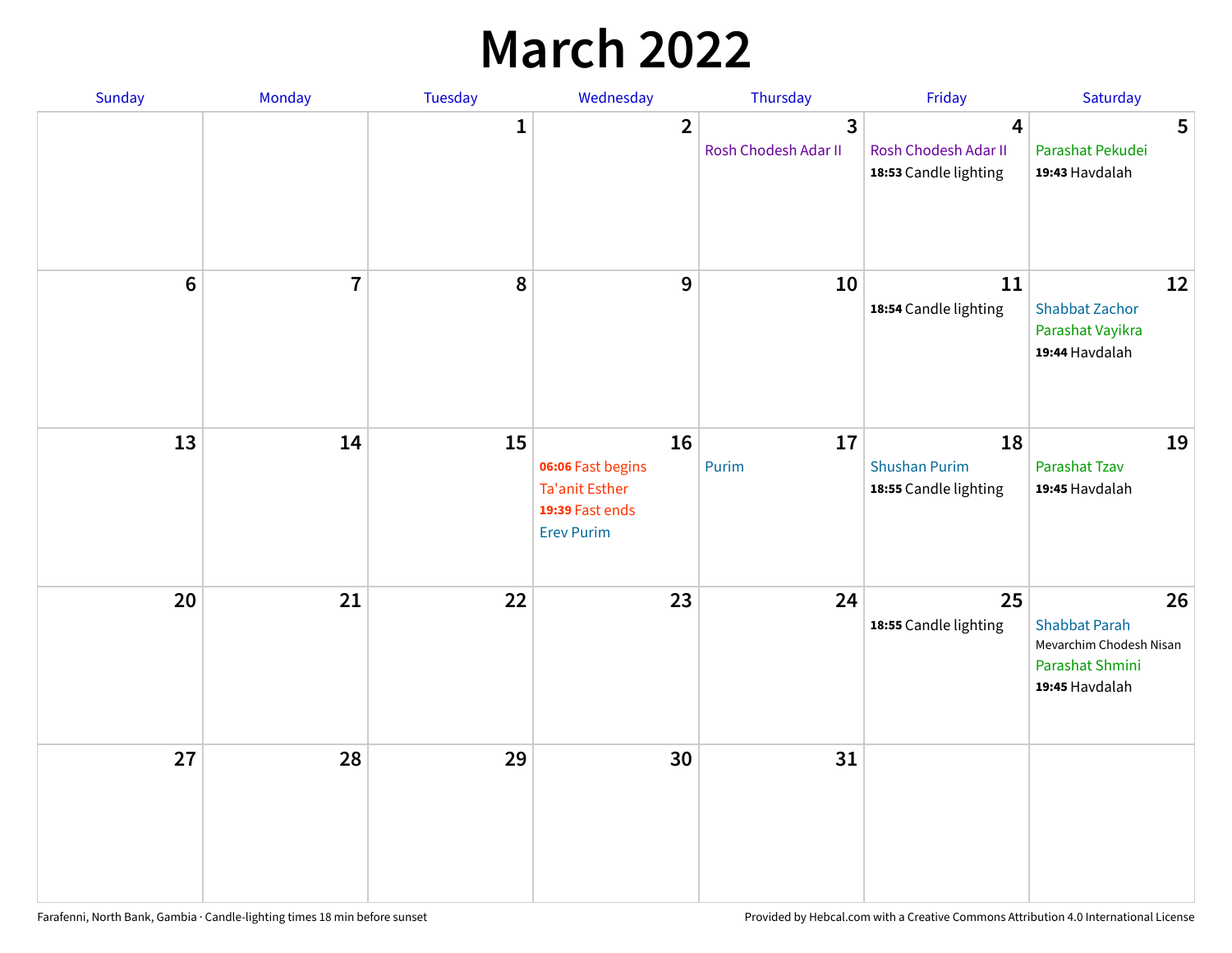## **April 2022**

| Sunday                                   | Monday                  | <b>Tuesday</b>         | Wednesday             | Thursday                                        | Friday                                                                                            | Saturday                                                                                                            |
|------------------------------------------|-------------------------|------------------------|-----------------------|-------------------------------------------------|---------------------------------------------------------------------------------------------------|---------------------------------------------------------------------------------------------------------------------|
|                                          |                         |                        |                       |                                                 | $\mathbf{1}$<br>18:56 Candle lighting                                                             | $\overline{2}$<br><b>Shabbat HaChodesh</b><br><b>Rosh Chodesh Nisan</b><br><b>Parashat Tazria</b><br>19:46 Havdalah |
| 3                                        | $\overline{\mathbf{4}}$ | 5                      | $6\phantom{1}6$       | $\overline{7}$                                  | 8<br>18:56 Candle lighting                                                                        | 9<br><b>Shabbat HaGadol</b><br>Parashat Metzora<br>19:47 Havdalah                                                   |
| 10                                       | 11<br>Yom HaAliyah      | 12                     | 13                    | 14                                              | 15<br>05:45 Fast begins<br><b>Ta'anit Bechorot</b><br><b>Erev Pesach</b><br>18:57 Candle lighting | 16<br>Pesach I<br>19:48 Candle lighting                                                                             |
| 17<br><b>Pesach II</b><br>19:48 Havdalah | 18<br>Pesach III (CH"M) | 19<br>Pesach IV (CH"M) | 20<br>Pesach V (CH"M) | 21<br>Pesach VI (CH"M)<br>18:58 Candle lighting | 22<br><b>Pesach VII</b><br>18:58 Candle lighting                                                  | 23<br><b>Pesach VIII</b><br>19:49 Havdalah                                                                          |
| 24                                       | 25                      | 26                     | 27                    | 28<br>Yom HaShoah                               | 29<br>18:59 Candle lighting                                                                       | 30<br>Mevarchim Chodesh Iyyar<br>Parashat Achrei Mot<br>19:51 Havdalah                                              |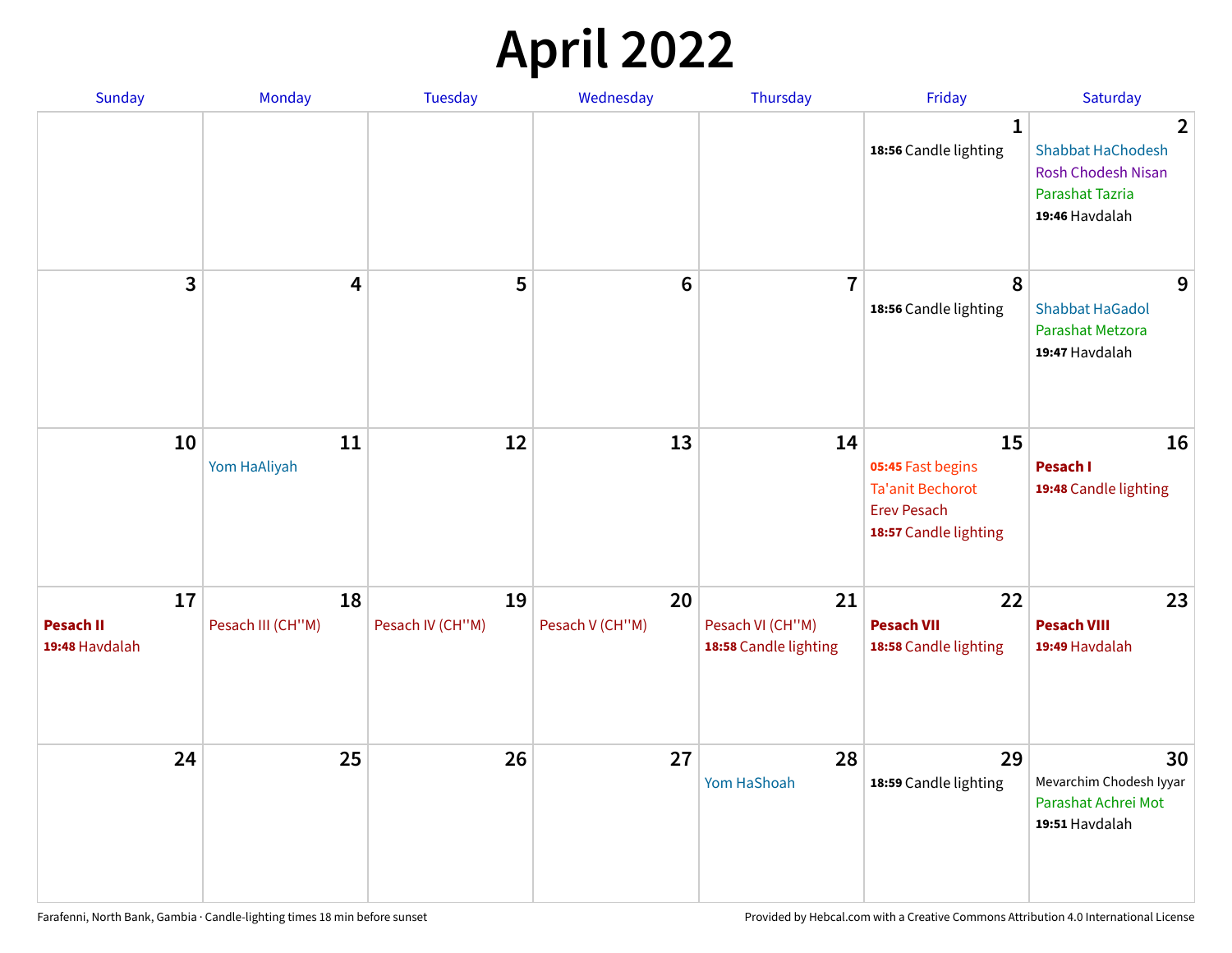## **May 2022**

| <b>Sunday</b>                      | Monday                               | Tuesday                         | Wednesday          | Thursday            | Friday                                   | Saturday                                                               |
|------------------------------------|--------------------------------------|---------------------------------|--------------------|---------------------|------------------------------------------|------------------------------------------------------------------------|
| $\mathbf{1}$<br>Rosh Chodesh Iyyar | $\overline{2}$<br>Rosh Chodesh Iyyar | 3                               | 4<br>Yom HaZikaron | 5<br>Yom HaAtzma'ut | $6\phantom{1}6$<br>19:01 Candle lighting | $\overline{7}$<br>Parashat Kedoshim<br>19:53 Havdalah                  |
| $\pmb{8}$                          | $\mathbf{9}$                         | 10                              | 11                 | 12                  | 13<br>19:02 Candle lighting              | 14<br><b>Parashat Emor</b><br>19:55 Havdalah                           |
| 15<br>Pesach Sheni                 | 16                                   | 17                              | 18                 | 19<br>Lag BaOmer    | 20<br>19:04 Candle lighting              | 21<br>Parashat Behar<br>19:57 Havdalah                                 |
| 22                                 | 23                                   | 24                              | 25                 | 26                  | 27<br>19:07 Candle lighting              | 28<br>Mevarchim Chodesh Sivan<br>Parashat Bechukotai<br>20:00 Havdalah |
| 29<br>Yom Yerushalayim             | 30                                   | 31<br><b>Rosh Chodesh Sivan</b> |                    |                     |                                          |                                                                        |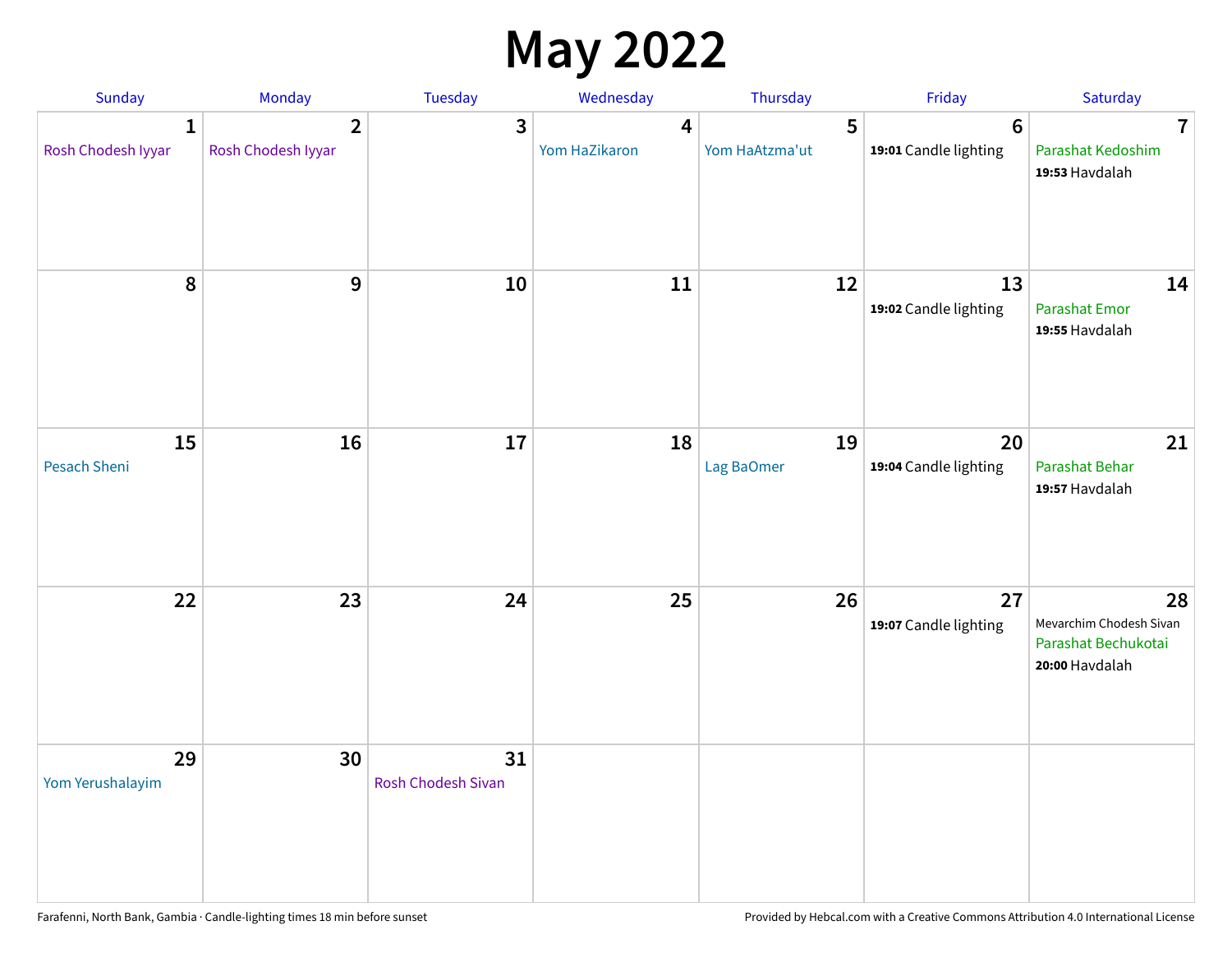#### **June 2022**

| Sunday                                         | Monday                                                 | Tuesday        | Wednesday                       | Thursday                        | Friday                      | Saturday                                                               |
|------------------------------------------------|--------------------------------------------------------|----------------|---------------------------------|---------------------------------|-----------------------------|------------------------------------------------------------------------|
|                                                |                                                        |                | 1                               | $\overline{2}$                  | 3<br>19:09 Candle lighting  | 4<br><b>Erev Shavuot</b><br>Parashat Bamidbar<br>20:02 Candle lighting |
| 5<br><b>Shavuot I</b><br>20:02 Candle lighting | $6\phantom{1}6$<br><b>Shavuot II</b><br>20:03 Havdalah | $\overline{7}$ | 8                               | 9                               | 10<br>19:11 Candle lighting | 11<br><b>Parashat Nasso</b><br>20:04 Havdalah                          |
| 12                                             | 13                                                     | 14             | 15                              | 16                              | 17<br>19:13 Candle lighting | 18<br>Parashat Beha'alotcha<br>20:06 Havdalah                          |
| 19                                             | 20                                                     | 21             | 22                              | 23                              | 24<br>19:14 Candle lighting | 25<br>Mevarchim Chodesh Tamuz<br>Parashat Sh'lach<br>20:08 Havdalah    |
| 26                                             | 27                                                     | 28             | 29<br><b>Rosh Chodesh Tamuz</b> | 30<br><b>Rosh Chodesh Tamuz</b> |                             |                                                                        |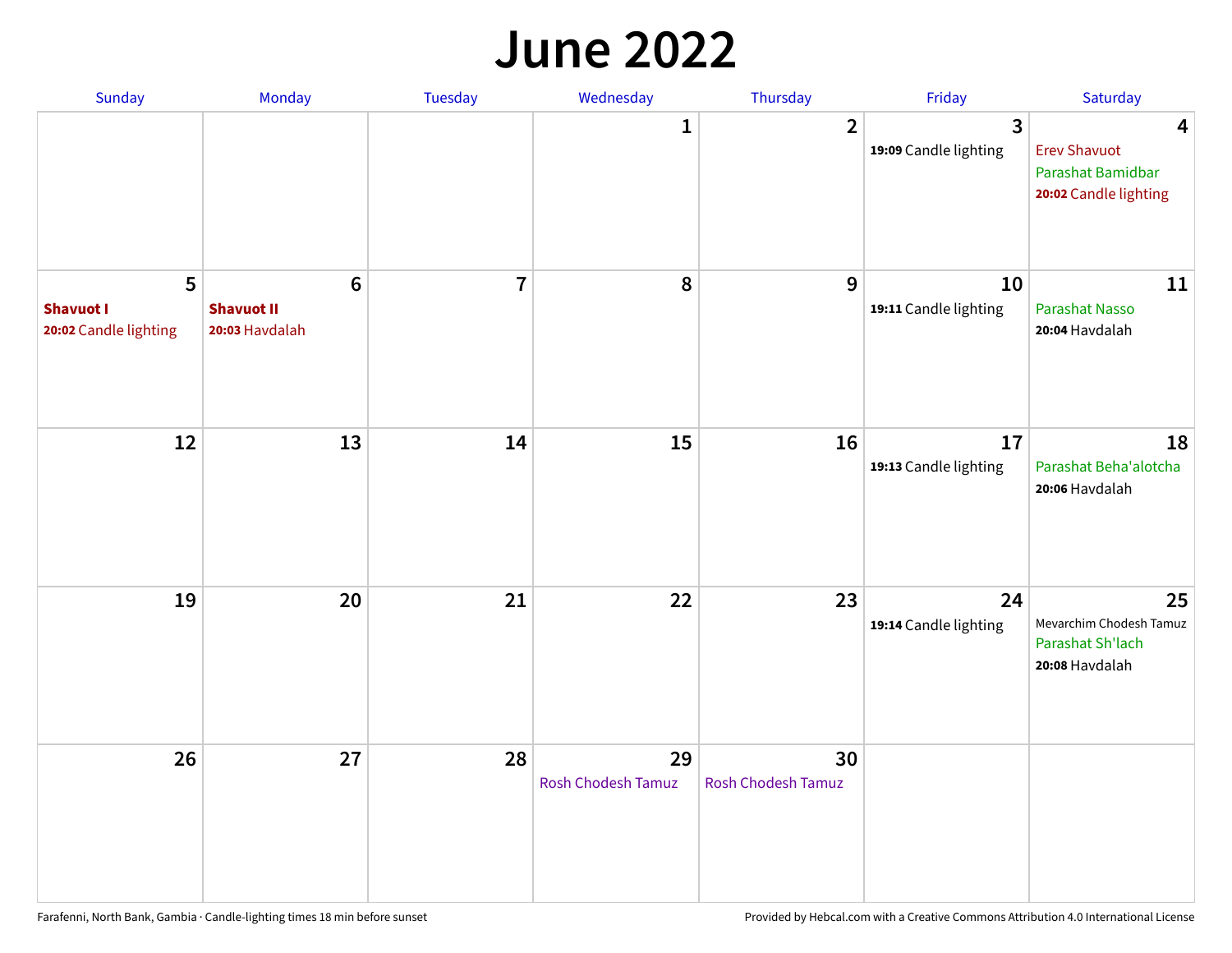## **July 2022**

| Sunday                                                           | Monday                  | Tuesday | Wednesday      | Thursday       | Friday                                         | Saturday                                                                |
|------------------------------------------------------------------|-------------------------|---------|----------------|----------------|------------------------------------------------|-------------------------------------------------------------------------|
|                                                                  |                         |         |                |                | $\mathbf{1}$<br>19:15 Candle lighting          | $\overline{2}$<br>Parashat Korach<br>20:09 Havdalah                     |
| $\overline{3}$                                                   | $\overline{\mathbf{4}}$ | 5       | $6\phantom{1}$ | $\overline{7}$ | 8<br>19:16 Candle lighting                     | 9<br>Parashat Chukat<br>20:09 Havdalah                                  |
| 10                                                               | 11                      | 12      | 13             | 14             | 15<br>19:15 Candle lighting                    | 16<br>Parashat Balak<br>20:08 Havdalah                                  |
| 17<br>05:34 Fast begins<br><b>Tzom Tammuz</b><br>20:02 Fast ends | 18                      | 19      | 20             | 21             | 22<br>19:14 Candle lighting                    | 23<br>Mevarchim Chodesh Av<br><b>Parashat Pinchas</b><br>20:07 Havdalah |
| 24                                                               | 25                      | 26      | 27             | 28             | 29<br>Rosh Chodesh Av<br>19:13 Candle lighting | 30<br>Parashat Matot-Masei<br>20:04 Havdalah                            |
| 31                                                               |                         |         |                |                |                                                |                                                                         |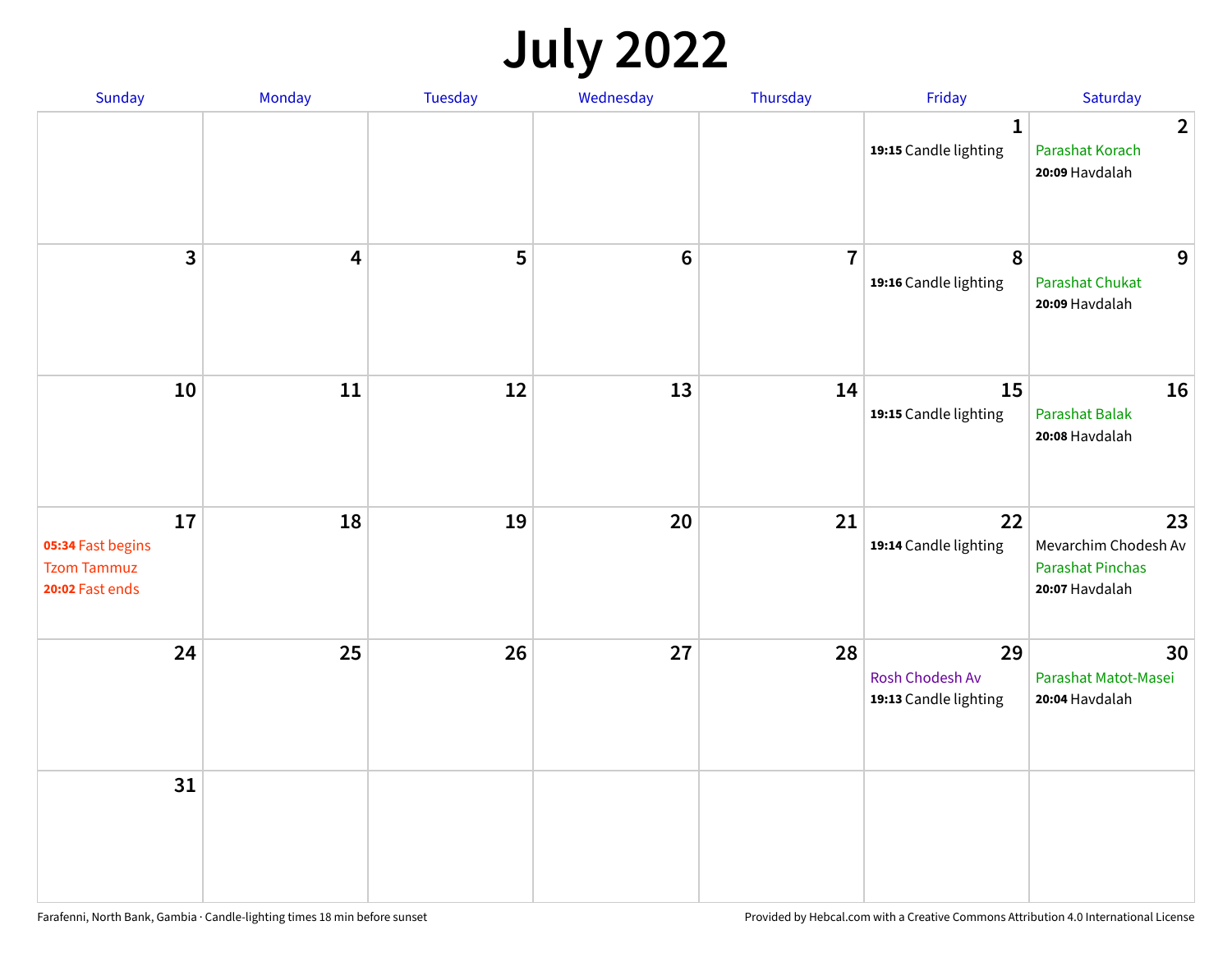## **August 2022**

| Sunday                                                      | Monday       | Tuesday      | Wednesday | Thursday | Friday                                 | Saturday                                                                                                                |
|-------------------------------------------------------------|--------------|--------------|-----------|----------|----------------------------------------|-------------------------------------------------------------------------------------------------------------------------|
|                                                             | $\mathbf{1}$ | $\mathbf{2}$ | 3         | 4        | 5<br>19:10 Candle lighting             | $6\phantom{1}6$<br><b>Shabbat Chazon</b><br>19:28 Fast begins<br>Erev Tish'a B'Av<br>Parashat Devarim<br>20:02 Havdalah |
| $\overline{7}$<br>Tish'a B'Av (observed)<br>19:55 Fast ends | 8            | 9            | 10        | 11       | 12<br>Tu B'Av<br>19:07 Candle lighting | 13<br><b>Shabbat Nachamu</b><br>Parashat Vaetchanan<br>19:58 Havdalah                                                   |
| 14                                                          | 15           | 16           | 17        | 18       | 19<br>19:03 Candle lighting            | 20<br>Mevarchim Chodesh Elul<br>Parashat Eikev<br>19:54 Havdalah                                                        |
| 21                                                          | 22           | 23           | 24        | 25       | 26<br>18:59 Candle lighting            | 27<br>Rosh Chodesh Elul<br>Parashat Re'eh<br>19:49 Havdalah                                                             |
| 28<br>Rosh Hashana LaBehemot<br>Rosh Chodesh Elul           | 29           | 30           | 31        |          |                                        |                                                                                                                         |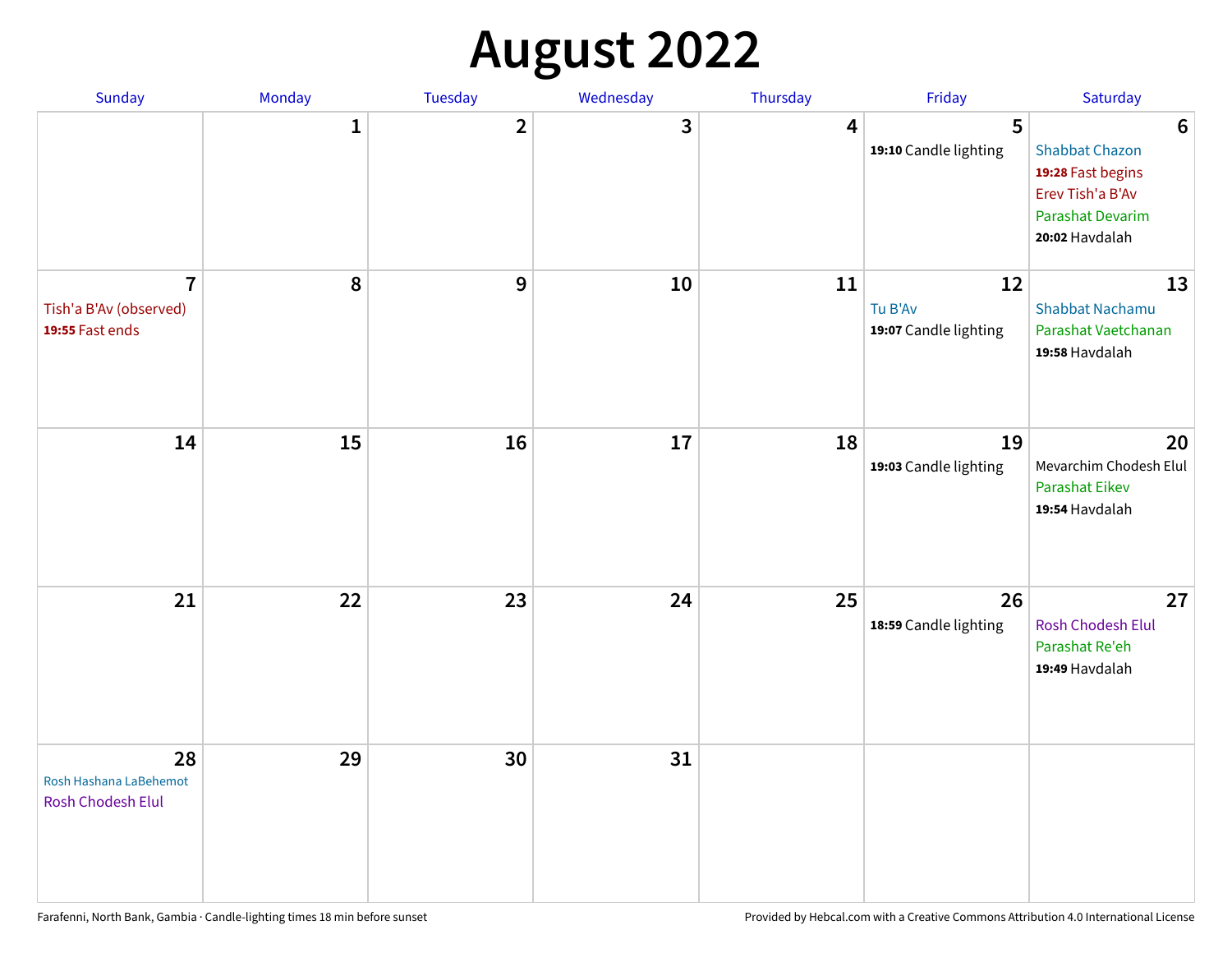## **September 2022**

| Sunday                                           | Monday                                           | Tuesday                                        | Wednesday                                                          | Thursday     | Friday                                  | Saturday                                                  |
|--------------------------------------------------|--------------------------------------------------|------------------------------------------------|--------------------------------------------------------------------|--------------|-----------------------------------------|-----------------------------------------------------------|
|                                                  |                                                  |                                                |                                                                    | $\mathbf{1}$ | $\overline{2}$<br>18:54 Candle lighting | 3<br><b>Parashat Shoftim</b><br>19:44 Havdalah            |
| $\overline{\mathbf{4}}$                          | 5                                                | $6\phantom{1}6$                                | $\overline{7}$                                                     | 8            | 9<br>18:50 Candle lighting              | 10<br>Parashat Ki Teitzei<br>19:39 Havdalah               |
| $11\,$                                           | 12                                               | 13                                             | 14                                                                 | 15           | 16<br>18:44 Candle lighting             | 17<br>Leil Selichot<br>Parashat Ki Tavo<br>19:34 Havdalah |
| 18                                               | 19                                               | 20                                             | 21                                                                 | 22           | 23<br>18:39 Candle lighting             | 24<br>Parashat Nitzavim<br>19:29 Havdalah                 |
| 25<br>Erev Rosh Hashana<br>18:38 Candle lighting | 26<br>Rosh Hashana 5783<br>19:27 Candle lighting | 27<br><b>Rosh Hashana II</b><br>19:26 Havdalah | 28<br>05:49 Fast begins<br><b>Tzom Gedaliah</b><br>19:20 Fast ends | 29           | 30<br>18:34 Candle lighting             |                                                           |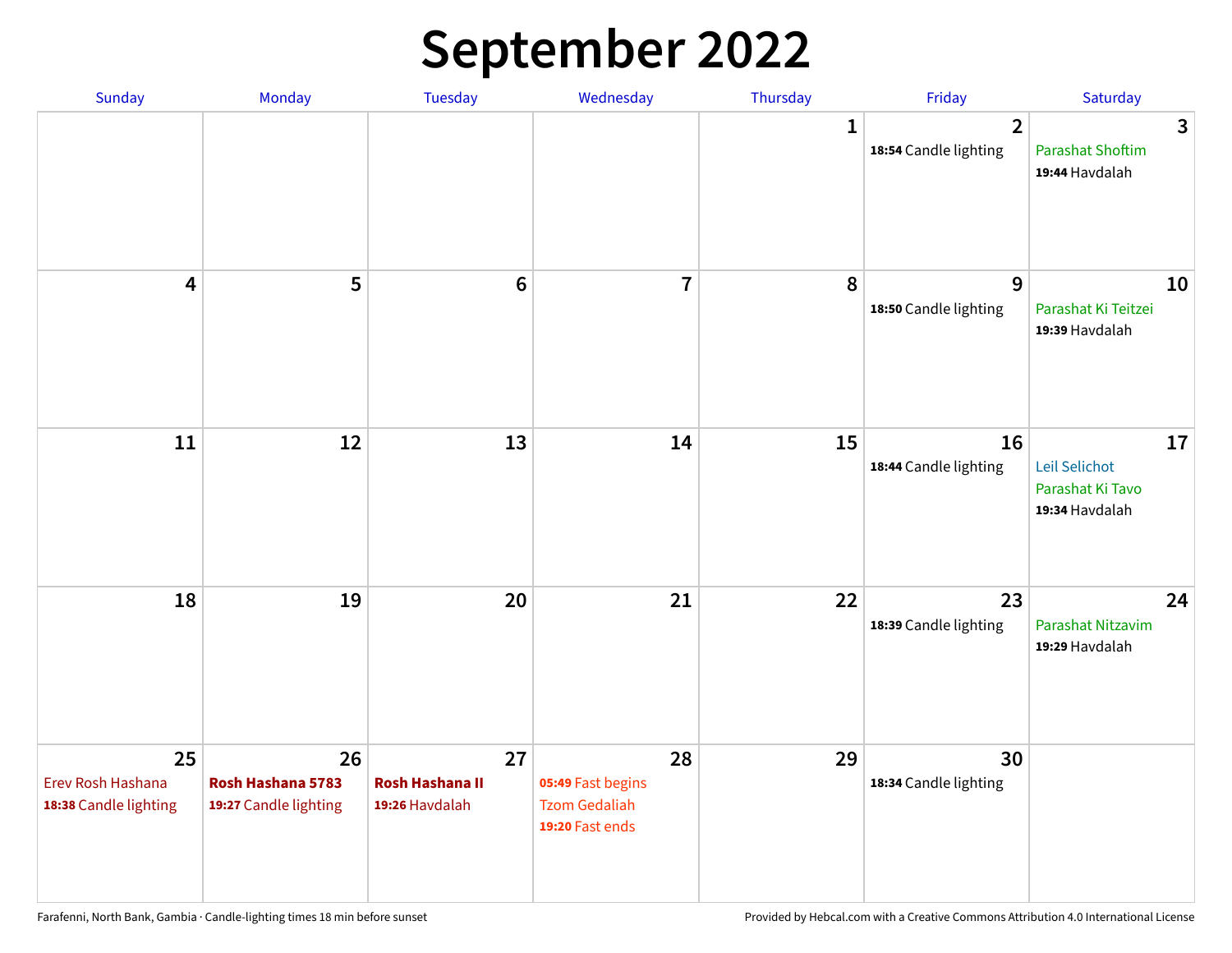## **October 2022**

| Sunday                                                   | Monday                                               | <b>Tuesday</b>                                                    | Wednesday                                | Thursday               | Friday                                         | Saturday                                                                       |
|----------------------------------------------------------|------------------------------------------------------|-------------------------------------------------------------------|------------------------------------------|------------------------|------------------------------------------------|--------------------------------------------------------------------------------|
|                                                          |                                                      |                                                                   |                                          |                        |                                                | 1<br><b>Shabbat Shuva</b><br>Parashat Vayeilech<br>19:24 Havdalah              |
| $\overline{2}$                                           | $\overline{\mathbf{3}}$                              | $\overline{4}$<br><b>Erev Yom Kippur</b><br>18:32 Candle lighting | 5<br><b>Yom Kippur</b><br>19:21 Havdalah | 6                      | $\overline{7}$<br>18:30 Candle lighting        | 8<br>Parashat Ha'Azinu<br>19:19 Havdalah                                       |
| 9<br><b>Erev Sukkot</b><br>18:28 Candle lighting         | 10<br><b>Sukkot I</b><br>19:18 Candle lighting       | 11<br><b>Sukkot II</b><br>19:17 Havdalah                          | 12<br>Sukkot III (CH"M)                  | 13<br>Sukkot IV (CH"M) | 14<br>Sukkot V (CH"M)<br>18:25 Candle lighting | 15<br>Sukkot VI (CH"M)<br>19:15 Havdalah                                       |
| 16<br>Sukkot VII (Hoshana Raba)<br>18:24 Candle lighting | 17<br><b>Shmini Atzeret</b><br>19:14 Candle lighting | 18<br><b>Simchat Torah</b><br>19:13 Havdalah                      | 19                                       | 20                     | 21<br>18:21 Candle lighting                    | 22<br>Mevarchim Chodesh Cheshvan<br><b>Parashat Bereshit</b><br>19:11 Havdalah |
| 23                                                       | 24                                                   | 25<br>Rosh Chodesh Cheshvan                                       | 26<br>Rosh Chodesh Cheshvan              | 27                     | 28<br>18:18 Candle lighting                    | 29<br><b>Parashat Noach</b><br>19:09 Havdalah                                  |
| 30                                                       | 31                                                   |                                                                   |                                          |                        |                                                |                                                                                |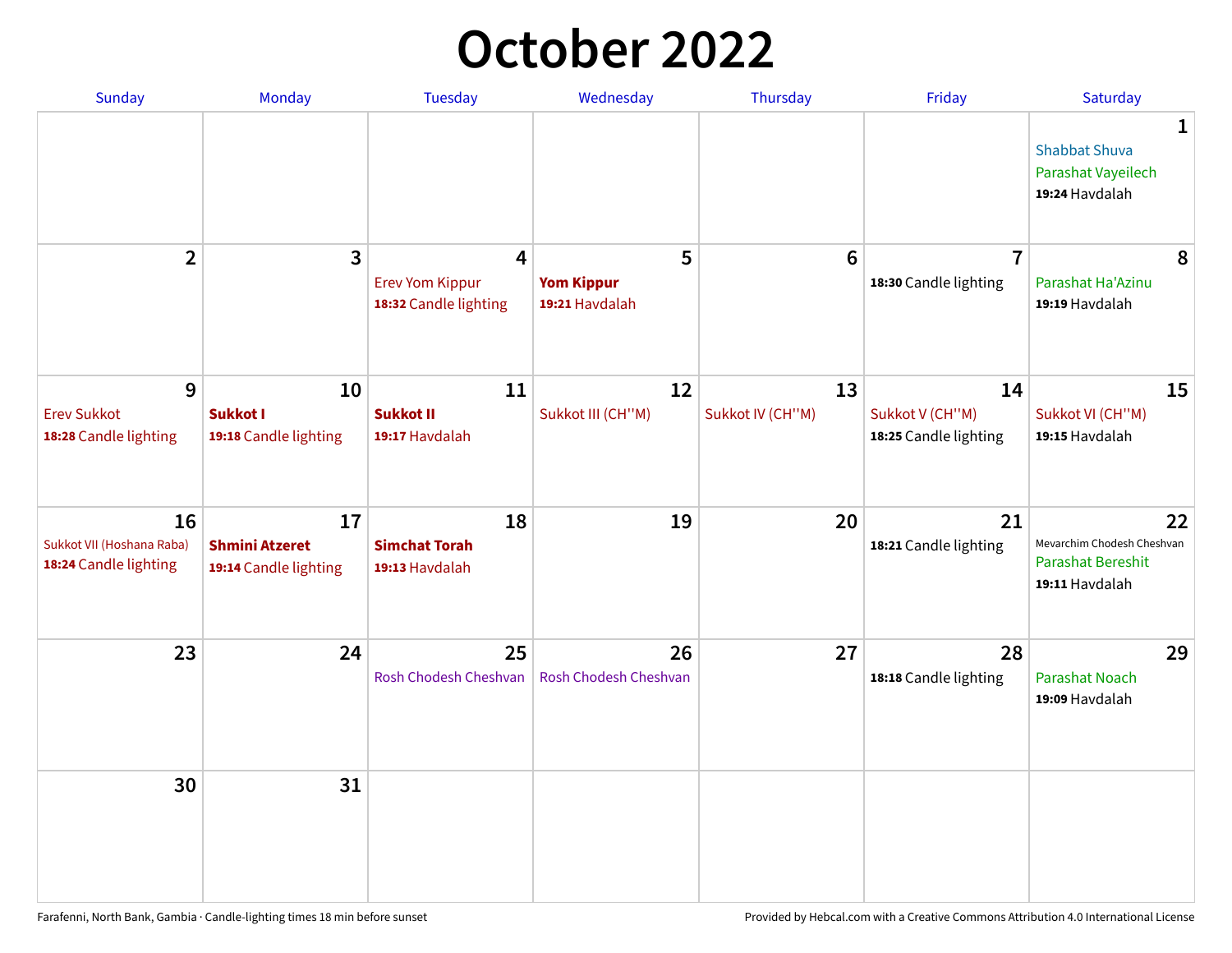#### **November 2022**

| Sunday         | Monday         | <b>Tuesday</b>                                 | Wednesday        | Thursday                  | Friday                                             | Saturday                                                                 |
|----------------|----------------|------------------------------------------------|------------------|---------------------------|----------------------------------------------------|--------------------------------------------------------------------------|
|                |                | $\mathbf{1}$<br>Yom HaAliyah School Observance | $\mathbf{2}$     | $\mathbf{3}$              | $\overline{\mathbf{4}}$<br>18:16 Candle lighting   | 5<br>Parashat Lech-Lecha<br>19:07 Havdalah                               |
| $6\phantom{a}$ | $\overline{7}$ | 8                                              | $\boldsymbol{9}$ | 10                        | 11<br>18:14 Candle lighting                        | 12<br>Parashat Vayera<br>19:05 Havdalah                                  |
| 13             | 14             | 15                                             | 16               | 17                        | 18<br>18:13 Candle lighting                        | 19<br>Mevarchim Chodesh Kislev<br>Parashat Chayei Sara<br>19:05 Havdalah |
| 20             | 21             | 22                                             | 23<br>Sigd       | 24<br>Rosh Chodesh Kislev | 25<br>Rosh Chodesh Kislev<br>18:14 Candle lighting | 26<br><b>Parashat Toldot</b><br>19:06 Havdalah                           |
| 27             | 28             | 29                                             | 30               |                           |                                                    |                                                                          |